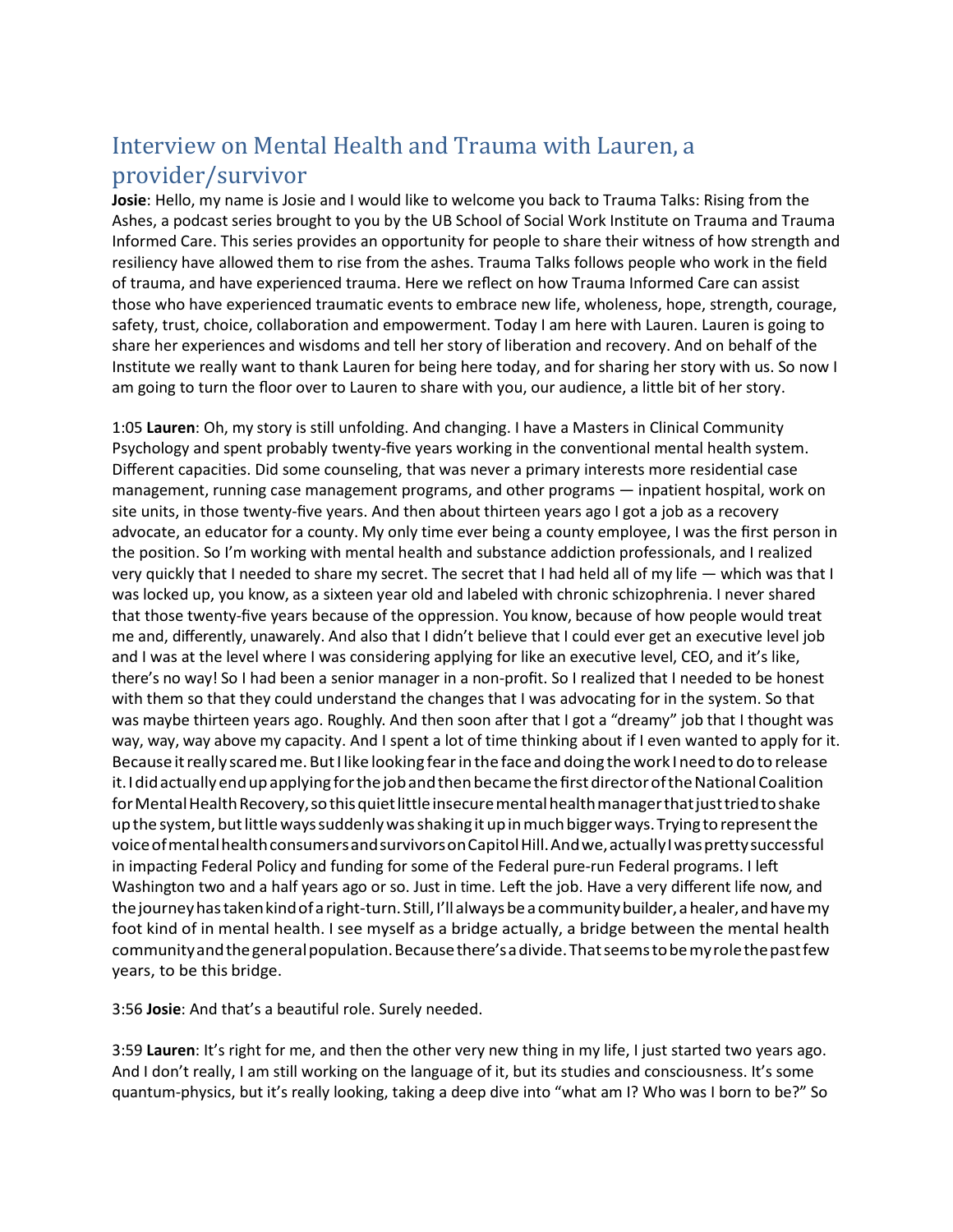that spiritual journey that I'm doing with, I mean I do some by myself, but I mean there, this is a big spiritual community down here where I live. So it's, so that's just a whole different piece. It's not different. This is about our health and body, mind, spirit. And environment. So I am just expanding, like the universe!

4:37 **Josie**: When you share about those experiences. Sharing your story of your teenaged years, and then being in the mental health world, launching into that new job and where you are now. It makes me think of the need to not compartmentalize pieces of ourselves and to really find a wholeness. I think that really speaks to the values of Trauma Informed Care that we will spend some time talking about. Trauma Informed Care changes the conversation from saying "what's wrong with a person," to "what's happened," but the five principles of safety, trust, choice, collaboration, and empowerment — those are values that really permeate every layer of not just service providers, but even have the potential to influence communities, society, and the world. And so, I am excited to spend some time talking about those with you. And so, to launch into a conversation about those I just wanted to start with talking about safety. How have the experiences that you know, you have gone through impacted your sense of safety, or your perspective on safety?

5:50 **Lauren**: If you're not safe how does it impact your health and your welling being? So I am trying to weave together what I share with you because a lot of the work I do is going back and looking at my life. What I understand, and it's pretty clear to me, the instant I was born, I felt emotionally abandoned. I don't have any memories of being in the womb, but I think, I say that but I, you know I am accessing deeper and deeper memories. I know people who do remember some experiences in the womb, especially if they were kicked, you know if something traumatic happened, I don't remember anything happening like that. I am assuming I felt pretty safe and things were pretty predictable, voices, noises, moves, stuff like that. But when I was born, and it's not a cognitive memory, it's a somatic memory. I just remember being very, very anxious from as far back as I can remember. You know like, I know as an infant for sure. I grew up in a kind of working-class middle-class family. We didn't have to worry about a roof over the head and food, and we weren't living in a war zone or a ghetto. Physical needs were taken care of — but emotionally? I never saw my parents touch in my life. So, I think I felt very unsafe. And the impact it had was clinging to anyone or anything that could offer some safety. But of course, I guess I shouldn't say of course, but I didn't become aware of that until kind of early, starting to take a look at my life much more closely until my thirties. Okay, I am sixty-one today, so about half my life now I've been very intentionally focused on, "what happened to me to give me the patterned ways that I have?" I do have control of what I feel like I don't have control of. Just those things I do that I don't want to do, and changing them. Just really replaying the tape and looking at it from a different perspective, a more empowered perspective. I know we will get too empowered later! But safety is just huge. It's just huge. And one of the important lessons for me was, I was in the Peace Core in my early twenties for three years andthat'sreally, in WestAfrica, in a small village in WestAfrica. In thewoods.Norunningwater,I lived in a mud-hut with an attached roof. That's when I learned what community was, really. Because, and I saw a number of infants being born and in my village, and also in a clinic where I was hanging out with this nurse and her, a lot of babies were born there... When babies are born, whether it's in the rice field or the hut, they are never ever left untouched. That first year, they're constantly held! Until they start walking. I compare that my childhood and I think, "oh my god!" And these were the most loving, so I lived in the village with them. I lived with the chief actually, all the Peace Core volunteers lived with the Chiefofthe village and a family of25, a big family.And I thought, "Wow… mychildhoodwasn't like that." They grow up feeling safe, and knowing never ever questioning, they belong. There is not a word in their language, the Mendica language, for "alone." The concept doesn't exist. So I've, I do the compare and contrast and think, "Yup! I felt pretty unsafe."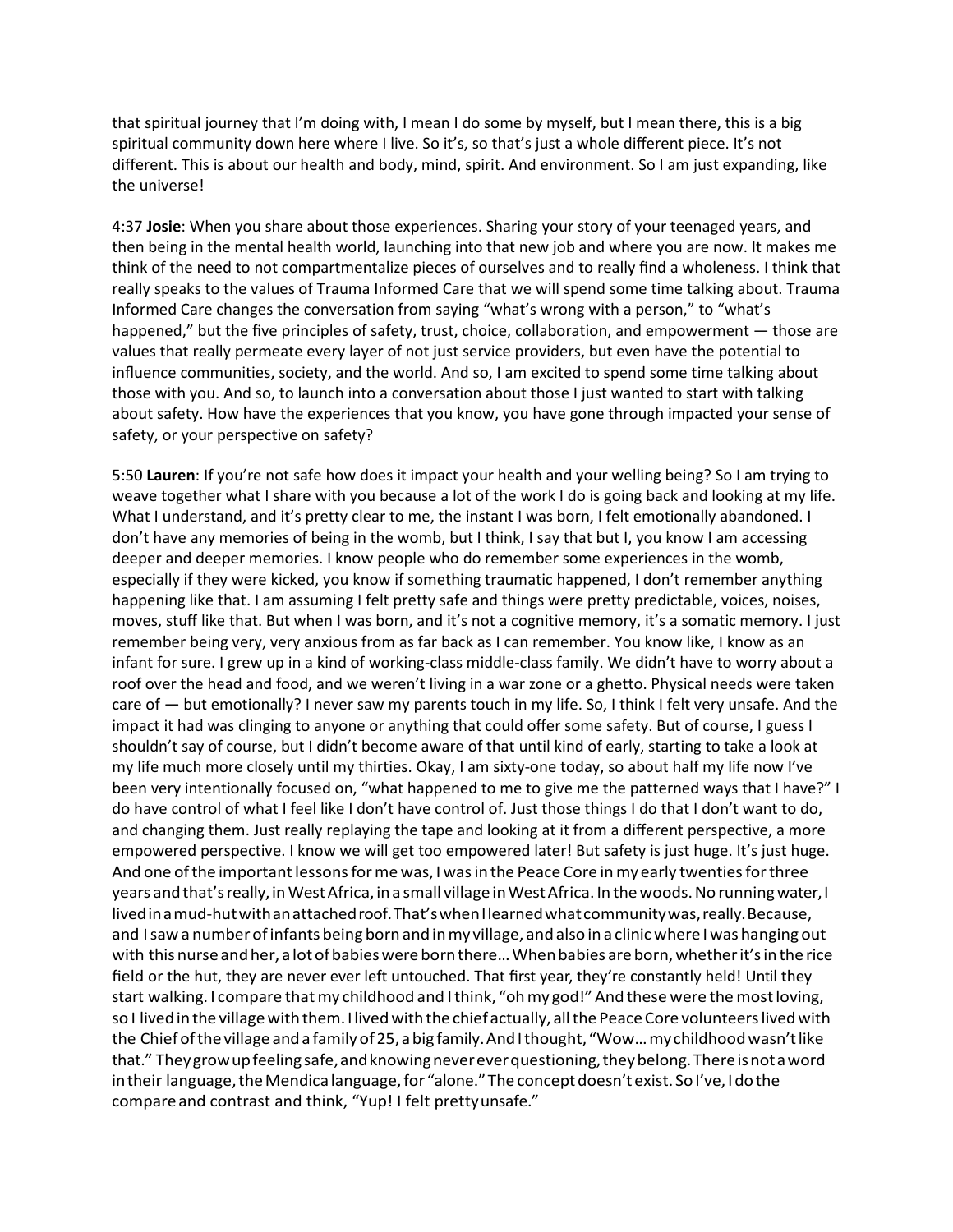9:04 **Josie**: What a contrast and an experience to have later in life of just…

9:11 **Lauren**: You see a lot of life. Because the people are so happy. They are joyous. The happiest people I've ever known. Just loving and warm I think, gee! I mean I grew up in the suburbs of Washington D.C. right? And it's we weren't like that. I mean it was a great community, I love growing up there. But comparing and contrast taught me a lot about myself and also the world. It taught me a lot.

9:34 **Josie**: In terms of moving from in your teenage years rather, when you had the experience as you said, of realizing you need to share what happened to you at that time in your life — What role did safety play in propelling you from that moment in your life and those experiences growing up, to seeking help and to kind of starting on a journey of, as you talk about "Recovery and Liberation." What role did safety play in that kind of trajectory?

10:02**Lauren**: I feltreallyunsafefor so longandyouknow I wasn't even awareofit I justthoughtwell thisisthewaylifeisandyouknowevenasaninfantwelearn, I thinkit'sprettyuniversal,wellinour culture, but to be hard and tough. It becomes the new norm, right? We think, "Oh this is normal." And there's nothing normal about it. Another piece of mylife, and it's related to the safety is when I was fourteen and a half, if that matters, my father was shot in the face by a teenager with a hand-gun and after two and a half weeks in a coma, never regaining consciousness, he transitioned me out of the safety, and it's like you know a parent, the only person in my family that I felt a little safety with because heactuallyhad some attentionforme,youknowwasrippedoutofmylifebysomeonewho was basically myage. So thatwas a bigintroductiontoracismandclassismandthe kid lived 30minutes away from us. So yeah, I felt pretty unsafe. We had the Vietnam War going on. When I got out of the mental institutionatseventeen,finishedhighschool, I reallywas a littlebitinandoutofthementalhealth system. There was this one time I did try, I was in my early twenties, I felt some sadness and I went right into, well college, Peace Core, and then came back and went to grad school. But during college I needed some help. I think I was struggling a bit with feeling sad and not really understanding why, and I went to the community mental health center. At first I started at college they had a therapist, actually she was a social worker, and I would say she was the best helper. You know social worker, psychologist, the best helper I ever had and I can get back to that but for some reason I know she left the college and went into private practice, and it must have been during those years, I couldn't afford private practice, I went to the Community Mental Health once and I never returned. And at that time I would say the Mt. Gomer Countywasthewealthiestcounty,ifnotoneofthemostwealthiestcounties.Mt.GomeryCounty Maryland. We had money for mental health services and all that. And I wasn't going to go back. No art workonthe walls, it wasjust like this controlled,harshplacewhere I wastreated like somesick-o.Andit was horrific. So, not safe. Not respected. So I went back to her. But I'll stop there and...

12:23 **Josie**: Well I think that that is a really great Segway into trust because you just said, especially with that helper, the social worker, it seemed that who she was in your life really engendered a lot of trust. So I am just curious to know, what did she do to gain your trust and to maintain that?

12:43 **Lauren**: She was very genuine. I had not experienced that before. Anywhere. My parents had put me in therapy when I was, so shortly before my father died, I might have been like eleven or twelve or something. It was these authoritarian figures and I didn't trust them and I didn't talk to them. They probably thought I was strange because I didn't talk to them but it's like having therapy with your mother or something. It didn't work. She sat behind a big desk, a big desk. I was like, "this is so not working for me!" So that was my introduction to therapy as a, I was eleven, twelve-ish, something like that. Anyway. And then sixteen, seventeen in the hospital. I just felt like, you know it was THE system.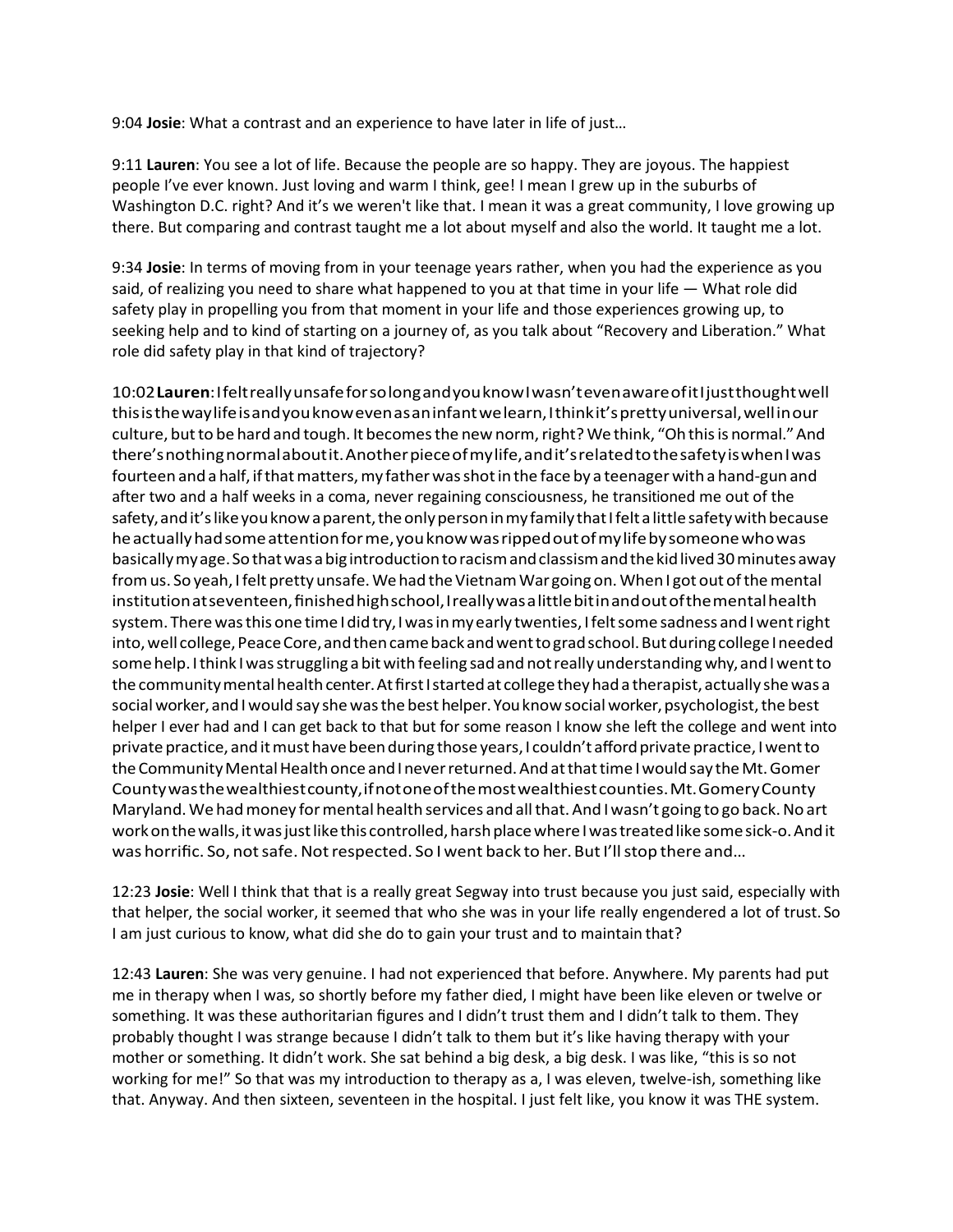Well intended, good people but, and I was confused, I was sixteen, seventeen. But when I met Maryann, she just… she had a genuine-ness, and a grounded-ness, and she smiled. She showed that she cared about me as an individual. I didn't feel like a check on the box. It was session-ed on so I could go to my next patient or my next appointment and my paperwork. And it was just the genuine-ness. She would laugh sometimes. She wasn't trained in the Freudian School, she was trained in the Carl Rodgers School, just real caring. She remembered things I said, that was like a breath of fresh air.

14:01 **Josie**: It really, the juxtaposition, your two experiences of the authoritarian figure sitting behind the desk and then this individual that was really engaging with you, I mean what a contrast in reality indicating the importance of service providers of being authentic-real-people. And really recognizing that in the folks that they're engaging with.

14:26 **Lauren**: Yeah, I want to say that I am seventeen and I get discharged from the big mental institution and I go back to one semester of public high school, I went back to I went back to a different high school. I lived near like, between two high schools so I had the choice. And it was like a big secret back then. So the school counselor promised to keep my secret, you know, where I had been the past fifteen months. But I was in an out-patient therapy. One day I went, and I rode my bike to the psychologist, and one day he asked me if I wanted to know my diagnosis. And I really didn't because again, that was an authoritarian thing and they're compartmentalizing and doing what they need to do for reimbursement and insurance and all that stuff. But I told him, "sure" because that's what I felt you're supposed to say. Right? And my recollection. This is my memory, if he was here he might remember it differently but, so my recollection was that he pointed his finger at my clinical record, you know he had a chart on his desk, and he pointed his finger, which you know when I am telling you this it seems like you know it's not even possible, right? But again, this was thirty something years ago. He pointed his finger and I read, it was like chronic-undifferentiated schizophrenia, I'm seventeen. Trust, safety? He didn't explain it. He didn't say it was a diagnosis, it's subjective, you know "duh duh dah," nothing. It was just. What ramped through my mind was psycho. This system has labeled me so sick. How could I possibly trust these people? Because they don't understand me. They don't seem to genuinely care about me in contact. They kind of look at me as out of contact, they don't get the bigger picture. And so, it was just… And then I met Maryann and it was very different.

16:13 **Josie**: It speaks to, when we talk about trust we often think about transparency so, as you just pointedouthepointedatthisdiagnosisandofferednootherinsightorconversationaboutthat.Itwasa very pate and final sentence. And with that being said, having different experiences with service providers, both at mental institutions, folks you engaged with after that, going into seeing Maryann who was really influentialandcareful, I wasjustwondering if youcouldtalk a little bit aboutchoiceandhow it felt to have choice or to not have choice in your treatment experiences.

17:03 **Lauren**: So, choice. Choice is a big word. You know there's real choice and then there's the choices you are offered within a compartment, right? In a square. And I like to think outside the box. In my thirties I made the choice to start looking more deeply. And to do that with people outside the system. So it wasn't the mental health system or… it was people that were looking at liberation. Human liberation. And how do we live the life of our dream and be free from anything that makes our lives smaller? That's where I found genuine choice. Because I started to learn who I was. I started to actually get more in touch with my feelings. I had suppressed so much, I think fear and rage and anger at the way I had, at the way my life had gone with my father's murder and with just the way that I was raised. And just everything that happens, and it happens to everyone else too that I knew in our culture. This very, "put-the-kid-in-the-box," "shut-up," "don't make waves," that was the message I got about don't make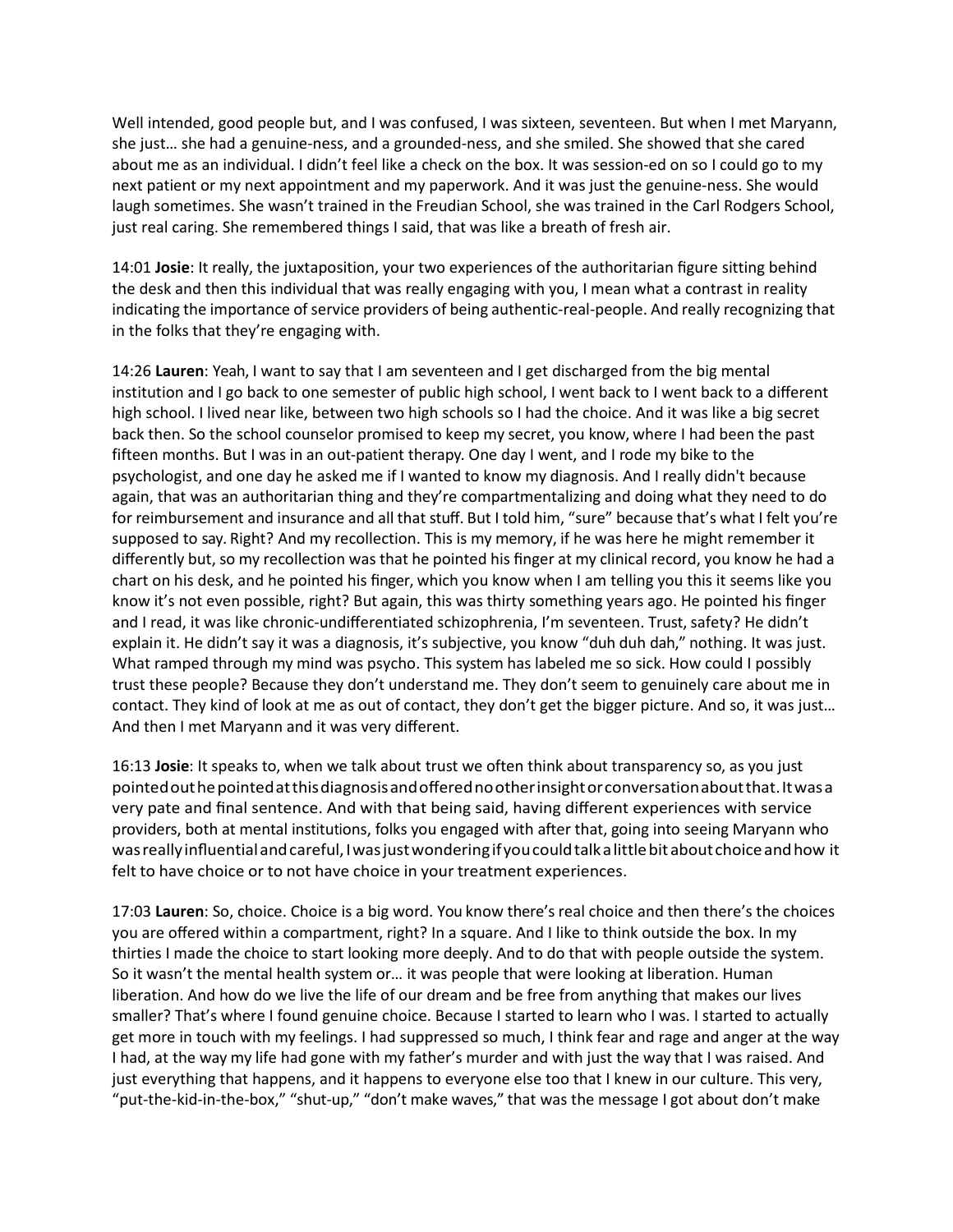waves, don't stand out, "conform conform conform!" Be good. Get good grades. WAIT A MINUTE. THAT'S NOT WHAT I WANT! Yeah, I think the trick with choice is to make sure it's genuine. And that was one of the messages that I certainly tried to convey that any good service provider works on, is let's think out of the box here. What do you really want? If you look in your heart, your soul. What do you really want? What's your dream? Because we all get stuck in that box you know, and we all think we have choice for one, two, or three, and it's like I want another door! It's like, creating the future, right? It's creating the one we want. So for me choice is about helping people not conform, necessarily, but to look into their heart and their soul and ask them and explore with them and support them in their thinking about, "what do you really want?" Because otherwise, we all stay stuck in the box.

19:11 **Josie**: The values overlap, obviously, and that so much overlaps with what we were just talking about with trust that the social worker that you interacted with for a while saw you as a person, interacted with you in a way that was very genuine and authentic. A piece of that, I would imagine, is acknowledging as people, we have really deep desires for what we want for ourselves that cannot just be reduced to a check-box, or to anything that can be denied and easily manipulated. We are complex and messy people and you're like, that's something that, especially that one provider really embraced.

19:58 **Lauren**: I'll be honest with you, when I um, so I was out of the country in my early twenties? Right in the Core, and another year in France working actually in a mental institution. That I came back and, no I am sorry I came back and saw Maryann, but actually it was before that, I must have been in college, I think I was in college — I started getting a little, I don't know, loopy isn't a good word but, a little high, a little— and, it scared Maryann. She wanted me to see the psychiatrist and, I think you need to see the psychiatrist meaning you need to be on meds. So, I saw this other side of her and realized you know, she had some unfinished business. So I, in that moment I remember it was very painful, I remember thinking, "she doesn't trust my mind." She's scared. She can't go with me and explore this, place… like a "higher-dimension" or whatever you want to call it. You know what I mean? It's her response instead of trusting my thinking and me was: fear. It was the only time I really saw that and it caused this big shift, and it was… it was scary for me too. I followed what she suggested because I did trust her but, it was a split with her. It was realizing something else was going on in her. Like she wasn't there 100% for me. It was there 90 something because her own stuff came into the interaction, and it could have gone very differently. You know, if I were to have a conversation with her now you know I probably could actually. You know, it just changed and shifted a lot for me. I don't know if she ever really realized it.

21:28 **Josie**: It speaks to the need when we talk about Trauma Informed Care that it is not just a perspective that we hope that service providers will take with clients, but also it's a whole cultural shift and a mindset shift that also applies to the workers themselves. So as you just pointed out that you can tell that there was something that was changing with her and within herself. And in Trauma Informed Care is also about being honest and authentic and processing that.

21:56 **Lauren**: You know it's like, I don't understand with therapist, whatever their training is, socialwork, psychiatrist, psychologist — really, really, really do the work on themselves. And I don't mean ten sessions of therapy. I mean really gut-wrenching, looking at the dark parts, the scary parts. Because to me, that's where I've gotten the most freedom is when I go places that no one wants to go. It's scary. Whether it's confronting my father's murderer… or, you know I've been to Auschwitz twice, I'll probably go again. You know, it's deep. You know, I was working on going to a community tomorrow and working on the community. You're just going into those deep, deep, deep, places — really inside me, you know I'm mentioning other places, but to me that's where that grounded-ness and genuine-ness has come from, for me. I can be with other people in extreme states, in remote psychotic-suicidal states. I can go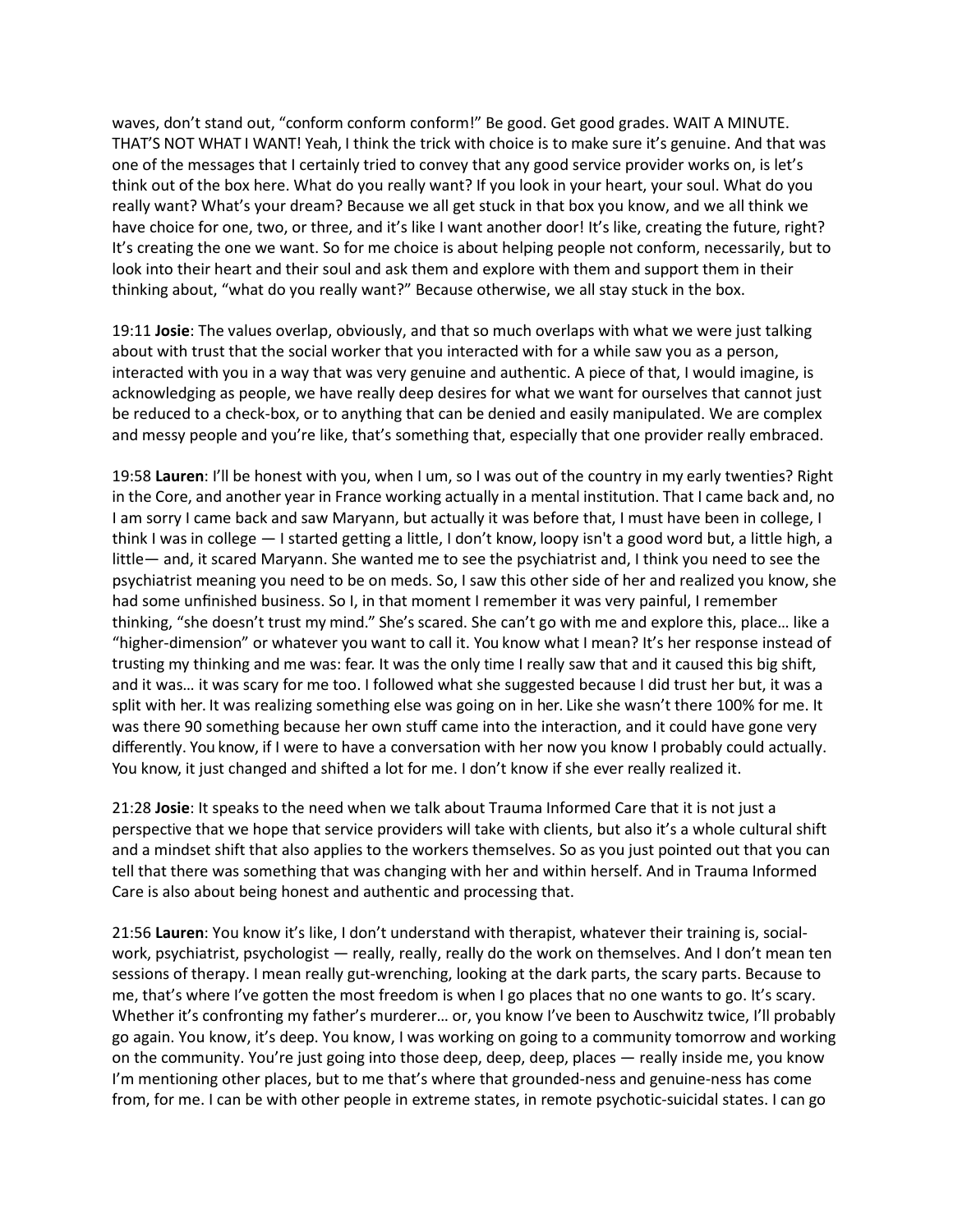in and be with them without getting triggered and scared because I've been in those deep, dark places. Even in seclusion as a sixteen year old, and it's a gift that I think peers, people who have been through the mental health system, particularly being in the institution  $-$  it's a huge strength that we can give that I don't knowanyone else cangive.Thatmoment, if it makessensetoyou, in thosemomentswhen peoplearereallystruggling.Andmostpeoplejustgetafraid,understandably.LikeMaryanndidinthat moment. I don't get afraid. And a lot of people, we don't get afraid because we've been there. So because of the healing, it's not so scary. We can be there in a way that is incredibly supportive. It basically says, "I've been there, and you're going to get through this. We're going to get through this." To be able to say that from a genuine place is extremely powerful. I'm not sure what one of the main things that goes under. It's not choice, maybe empowerment. I don't know!

23:56 **Josie**: I think it speaks to the next value too, which is collaboration, because you're speaking to really the beauty and the power of peer resources and peer support and that can be a really wonderful and beautiful collaborative tool for people who are on their journey of their own liberation and recovery.

24:18 **Lauren**: And you know it doesn't have to be peers. I've gotten support, tremendous support, and I continue to because it's in… it's a world-wide peer thing that you've never heard of, it's not advertised but, it's a larger definition and a much broader definition of peers. It's really, there's peers who have been through the mental health system who have and understand mental health liberation and that "it's not your fault, there's nothing wrong, there's nothing wrong with them." There's not this oppressive society that our responses are actually rational responses to the irrational reality around us… But it's people who understand you know crisis is universal it can happen to anyone at any time. Anyone can get really confused. But it's really understanding that our minds don't go anywhere, and we sometimes get stuck in the isolation and our recordings and are stuck in monologue. If we can help people engage in dialogue, and you don't have to be a mental health survivor to do that, understand that human connection, and I guess it probably touches it under safety, and trust, but also the collaboration that just having another mind there, trusting your mind, believing in you, and supporting you can make all the difference in the world. You can save a life and one of the most giant learning experiences ever.

25: 41 **Josie**: And that really nicely ties into the last value being empowerment, which I know that we have brought up already many times. When we talk about empowerment, we're really talking about something that goes far beyond "cheerleading." It's really celebrating who a person is as a whole, with everything they come to the table with. I'm wondering if you can share a little bit more about your experience with empowerment whether it is just something that is in your journey that has been particularly empowering, or has helped you understand, as you pointed out just before how you're not defined by the experiences that you have had, and that things that have occurred is not your fault. I'm wondering if we could hear a little bit more about your experience.

26:34 **Lauren**: I have three things. One is, I can do them in consecutive order on how they have occurred in my life. One thing that was major, major in shifting my life was back in my thirties was when Janet, this women, who was a mental health system survivor — brilliant woman, one of the smartest people I've known in terms of liberation work, human-liberation work — and it was probably one of the first or second times I've ever met her, we were at a weekend workshop. She was leading the workshop, but she was leading this small support group that we had at 7AM or something, before the bigger workshop started. So she was working with everyone individually, for just like a few minutes. And she said to me, knowing my history you know, on and off psych drugs for twenty years, chronic schizophrenia, and you know the mental institution for fifteen months, she said, "Lauren, there was never anything wrong with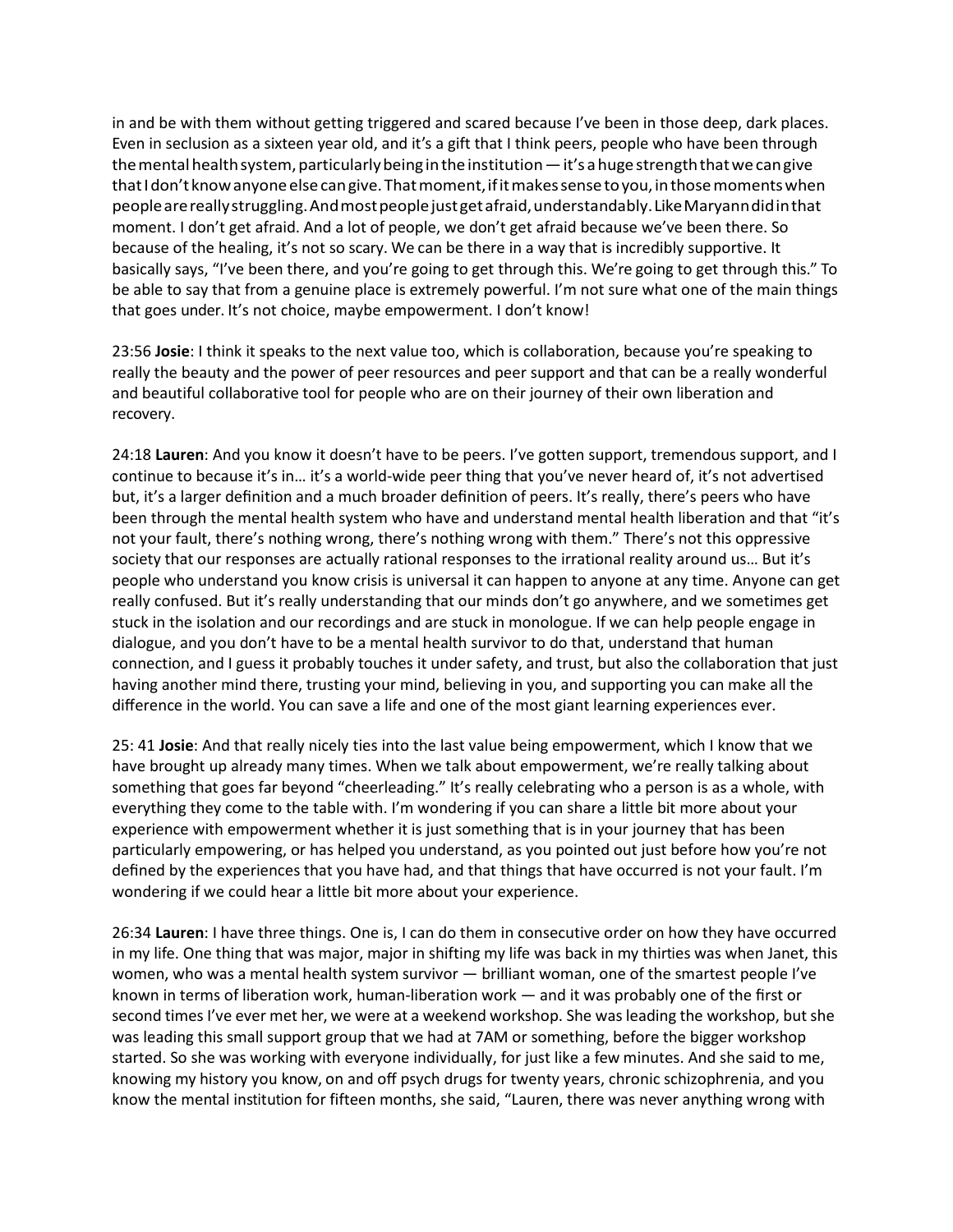you." And my response was like, "what are you talking about?" You know, I'm like a mental health counselor at the time, I'm like little Ms. Professional right? But people I didn't come out publicly, this was privately, and I just thought, "that's ridiculous," you know, all my life I've been told something is wrong with me and I was locked up, drugged up, and you're saying nothing is wrong with me? Like, I don't know what you're talking about. So it took a few years, literally, I really mean a few years to, I thought, I've tried everything out: therapy and drugs and different things. Including being a counselor, mental health counselor, I thought, well I have nothing to lose, and I've never tried it before so I tried it. And it took me a few years of really working on it, doing emotional release on it. Like what if it was really true? What are the ramifications and the implications politically, socially, economically, if there was never anything wrong with me? Well, would we need mental institutions? Would we need therapists? It's like what does it mean if there was never anything wrong with me? What would have happened if someone had said, "what happened?" instead of just slapping a label on me. A year and a half after my father's brutally murderer they are just like, "Upppp! Schizophrenia! Lock her up." And it's like, I don't recall anyone ever asking me about my dad. The dad had been brutally murdered. Like, is that even possible? They could not ask me about it? I don't remember anyone ever asking me about it. Let's blame the person who's got the big feelings. So that was one thing, someone was telling me that nothing was ever wrong withme. And then there was, the two bigger ones are this big job is announced, this National Coalition job, and I'm thinking I helped to write the definition for first position, which was really a director of public policy, never, cause' that's part of what I did as a senior manager in the company right is to write policy and job descriptions and all that stuff. Never, never once thinking that I would apply for it. The leader that was putting this coalition together, the main leader I should say because he brought in many other nationally known leaders. You know, he said one day, "I believe in you," I said you know, no one has ever said that to me before. It feels really good. But you know it also makes me realize that I need to believe in me. And that's like eleven years ago, it's not that long ago. I realized, I really have some work to do learning how to believe in myself, cause' I didn't believe in myself. That was huge for me! Like what does that mean? To completely believe in yourself. That was like a foreign concept. So I worked on it a lot, a lot of rage, a lot of terror. Because I wasn't going to apply for the job because I realized I was too afraid. Then I thought, I don't want to NOT apply because I am afraid. It took a couple months for me to, I have some time to decide if I wanted to apply or not. I needed to really get a better sense of, get more comfortable with the idea of thinking that maybe, possibly I could do this job. And to have that leap of faith that I've got the support around me was absolutely key, having a strong support network around me that's peers and other peers, non-peers I should say. People who understand human-liberation, and that's in my life what it is. It's having a strong support system that developed over twenty plus years. So did I answer, what was the value?

## 30:24 **Josie**: It was empowerment.

30:27 **Lauren**: The last thing I'llsay is I did a PBS special a fewyears ago, and the only piece thatwas not left on the cutting room floor was a piece of that empowerment. By getting a job and somebody believinginme, I was like "whattttt?"Youknow,YOU believe inME?You'regoingtostandbyME?That wastheonlypiecethat actually made it intothisone-hourlongPBS special. Everythingelse, I guess,was not what they wanted to hear. More, kind of… the other values.

30:57 **Josie**: Thank you so much. I really appreciate you taking the time to talk to us and some of the folks who are listening to this, they may be having some of the experiences that you have, or they may be service providers, or studying to become service providers. So, do you have any final words on the importance of the values that we talked about? Or anything else that you feel you'd want to share before we wrap up our conversation?